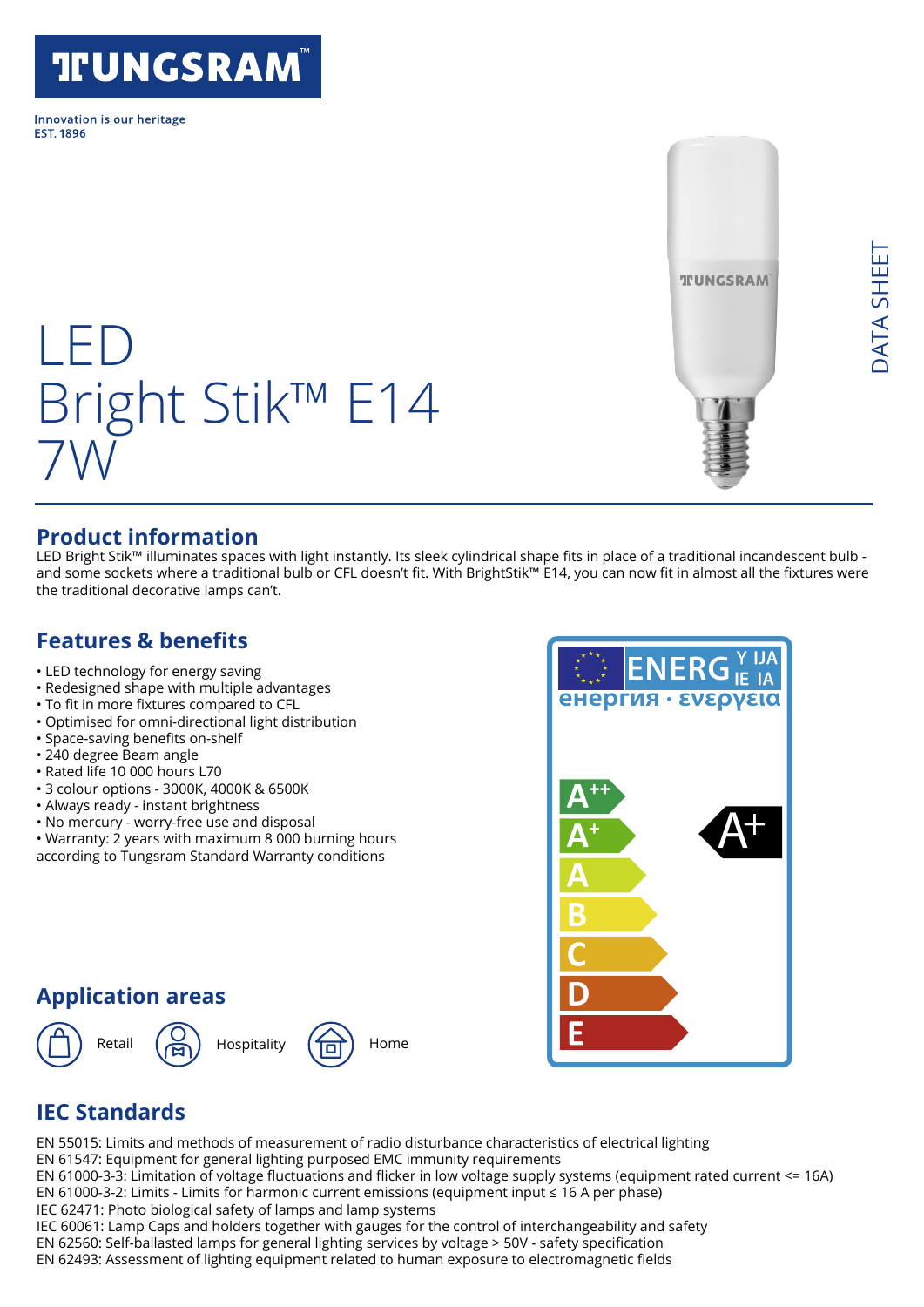# **Specification summary**

| Product<br>Code | <b>Product</b><br>Code<br>(Direct<br>Shipment) | <b>Product Description</b>                             | Nominal/<br>Rated<br>Power<br>(W) | Repl<br>Watt (W) | Cap/<br>Base | Rated<br>Beam<br>Angle (°) | Nominal/Nominal/<br>Rated<br>Lumens<br>(lm) | <b>CCT</b><br>(K) | CRI | (mm) | Length Diameter<br>(mm) | <b>WEC</b><br>(kwh/<br>1000h) | Pack Qty |
|-----------------|------------------------------------------------|--------------------------------------------------------|-----------------------------------|------------------|--------------|----------------------------|---------------------------------------------|-------------------|-----|------|-------------------------|-------------------------------|----------|
| Single pack     |                                                |                                                        |                                   |                  |              |                            |                                             |                   |     |      |                         |                               |          |
| 93110797        |                                                | 93057190 LED 7/STIK/830/100-240/E14/F 1/15 TU          | 7.0                               | 45               | E14          | 240                        | 550                                         | 3000              | 80  | 103  | 32                      | 7.0                           | 15       |
|                 |                                                | 93110796 93057191 LED 7/STIK/865/100-240/E14/F 1/15 TU | 7.0                               | 45               | E14          | 240                        | 600                                         | 6500              | 80  | 103  | 32                      | 7.0                           | 15       |
| 93109514        | ٠                                              | LED 7/STIK/840/100-240/E14/F 1/15 TU                   | 7.0                               | 45               | E14          | 240                        | 600                                         | 4000              | 80  | 103  | 32                      | 7.0                           | 15       |
| Multi pack      |                                                |                                                        |                                   |                  |              |                            |                                             |                   |     |      |                         |                               |          |
| 93109512        | ٠                                              | LED 7/STIK/830/100-240/E14/F 3/15 TU                   | 7.0                               | 45               | E14          | 240                        | 550                                         | 3000              | 80  | 103  | 32                      | 7.0                           | 15       |
| 93109513        | ٠                                              | LED 7/STIK/840/100-240/E14/F 3/15 TU                   | 7.0                               | 45               | E14          | 240                        | 600                                         | 4000              | 80  | 103  | 32                      | 7.0                           | 15       |
| 93109515        | ٠                                              | LED 7/STIK/865/100-240/E14/F 3/15 TU                   | 7.0                               | 45               | E14          | 240                        | 600                                         | 6500              | 80  | 103  | 32                      | 7.0                           | 15       |

# **Common attributes**

- Voltage 220-240V 50/60Hz
- CRI>80
- Life Time 10000 Hours L70
- Beam angle 240°
- Switching cycles 100 000
- Warm up time: Instant on
- Power factor: >0.5
- Ambient temperature range -20° C to +40°C.
- Color consistency < 6 SDCM

#### **Operation and maintenance**

- Store and use the lamps the same way as traditional lamps.
- Check your fixtures are properly wired and don't deliver voltage spike to lamps causing overheating/failure.
- Lamps should be kept free from contamination.
- Good condition of the lamp-holder contacts is important to ensure proper operation of lamp.
- Ensure lamp is cool before removing.
- Switch off mains supply before installing/removing lamp.
- Non-dimmable
	- Not for use in totally enclosed recessed fixtures





#### **Recommended operation temperature**



#### **Dimensions (mm)**